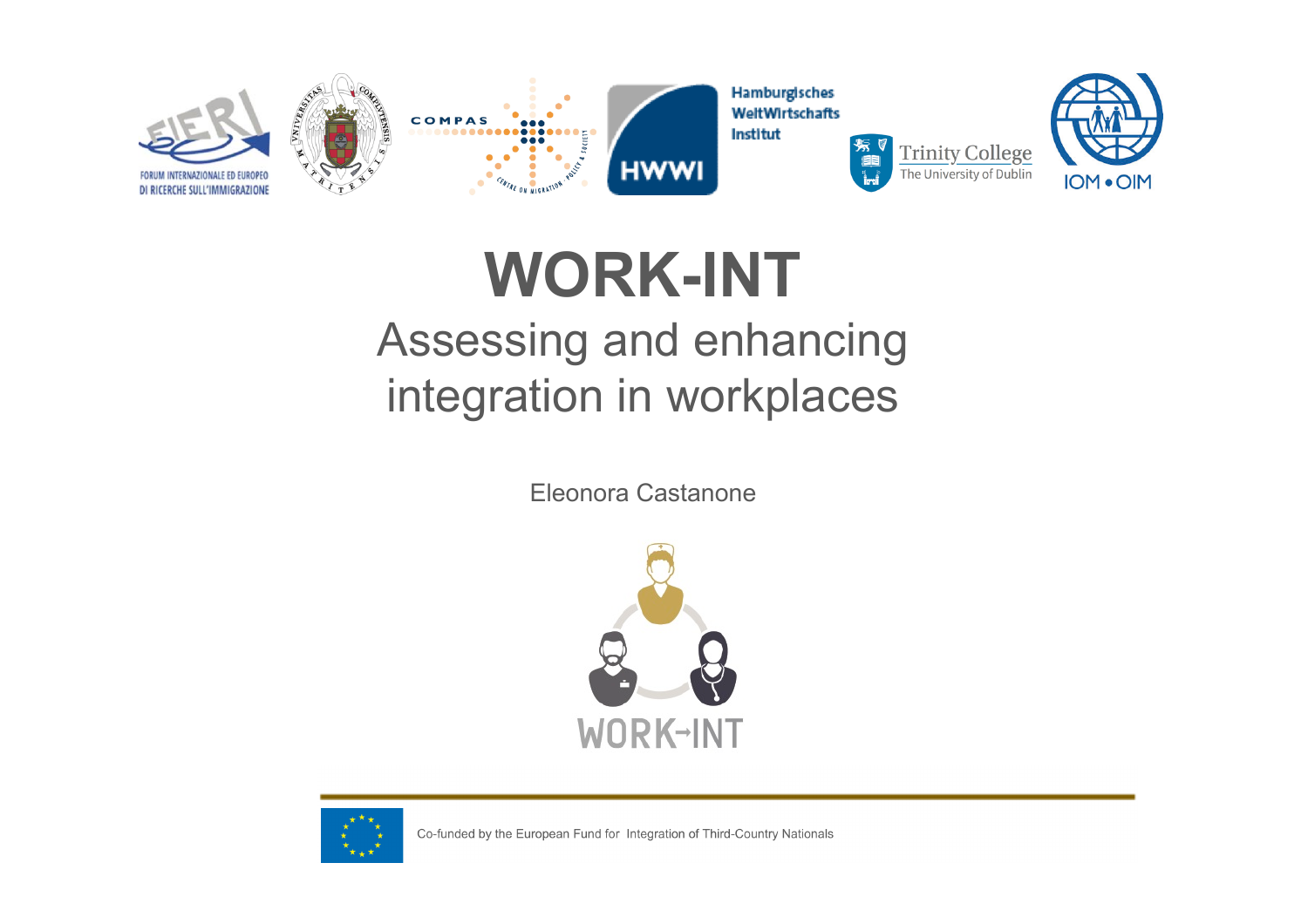### Integration of migrant workers in the health sector

Available evidences, mainly:

- 1. Based on the macro level
- 2. Using quantitative approaches
- 3. Concentrated on the supply side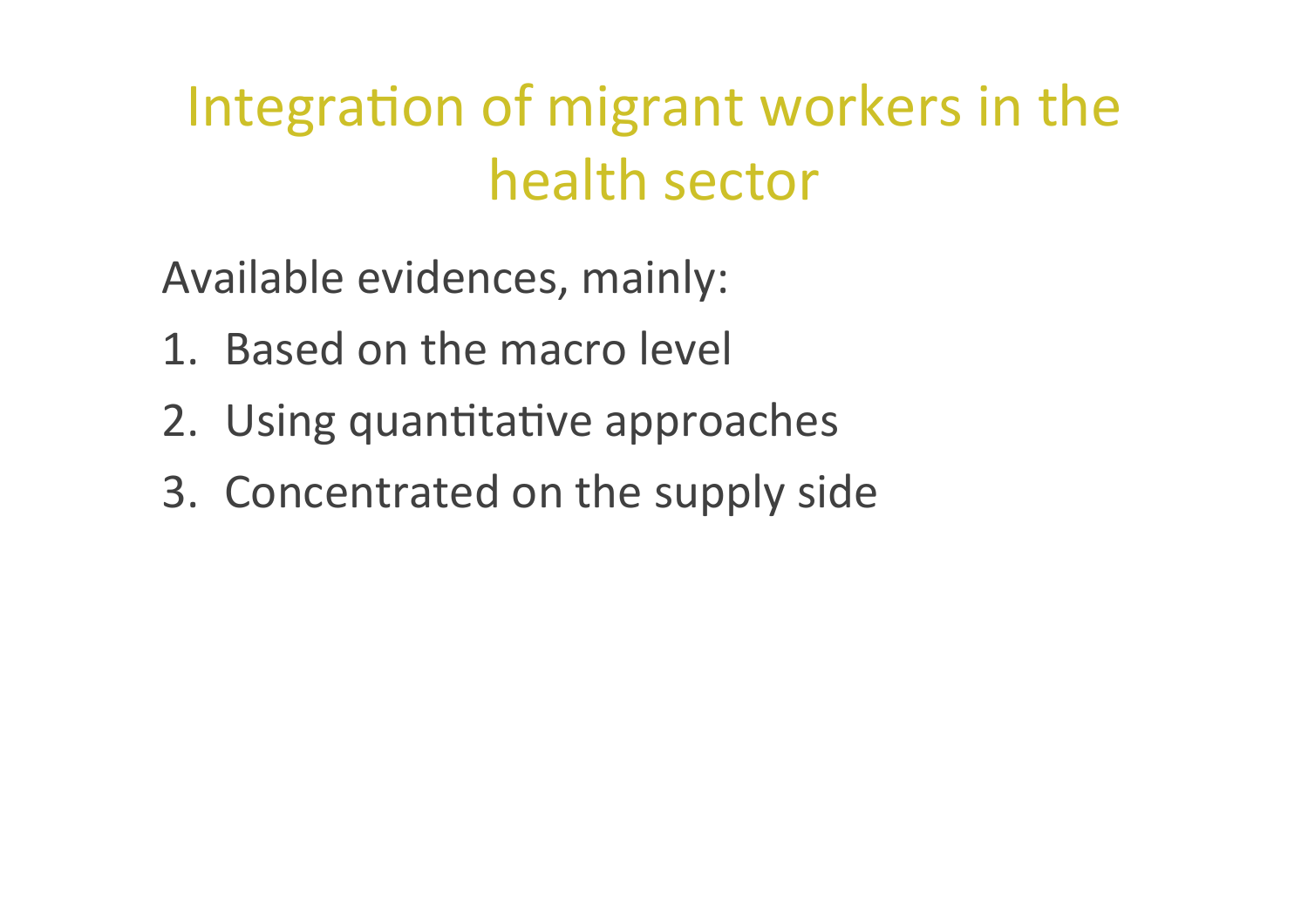# The WORK-INT approach

- A focus on workplace integration
- A multi-stakeholder approach
- A multi-level approach (local+national+EU)
- Research  $+$  policy dialogue activities
- A compared approach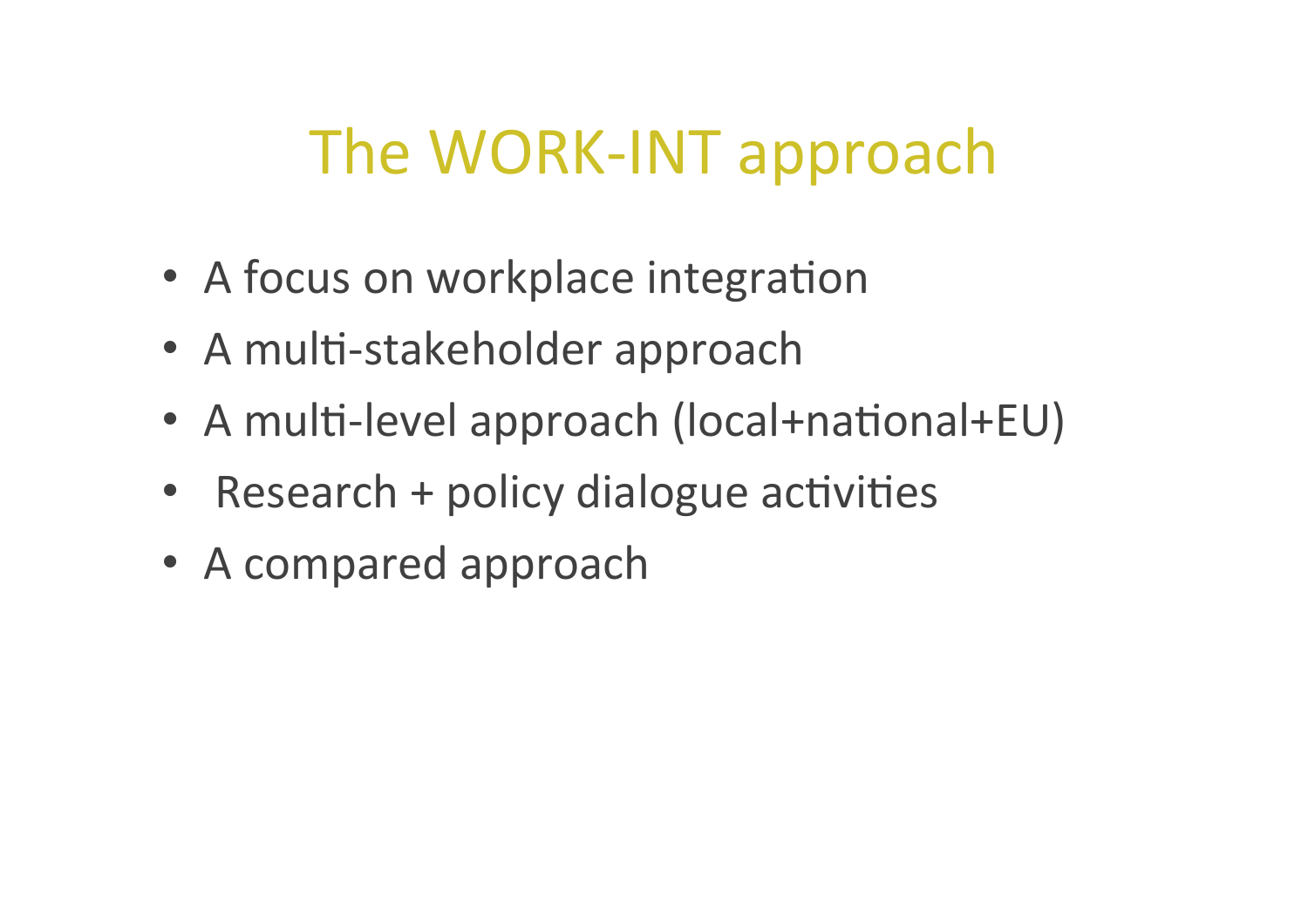## The health care sector in Europe and the role of migrants

Growing shortages and future growing needs in **EU** countries

 $\rightarrow$ Strategies for attracting MHSw from abroad  $\rightarrow$  Policy for the recognition of foreign titles  $\rightarrow$ 

 $\rightarrow$  .....

... with important national specificities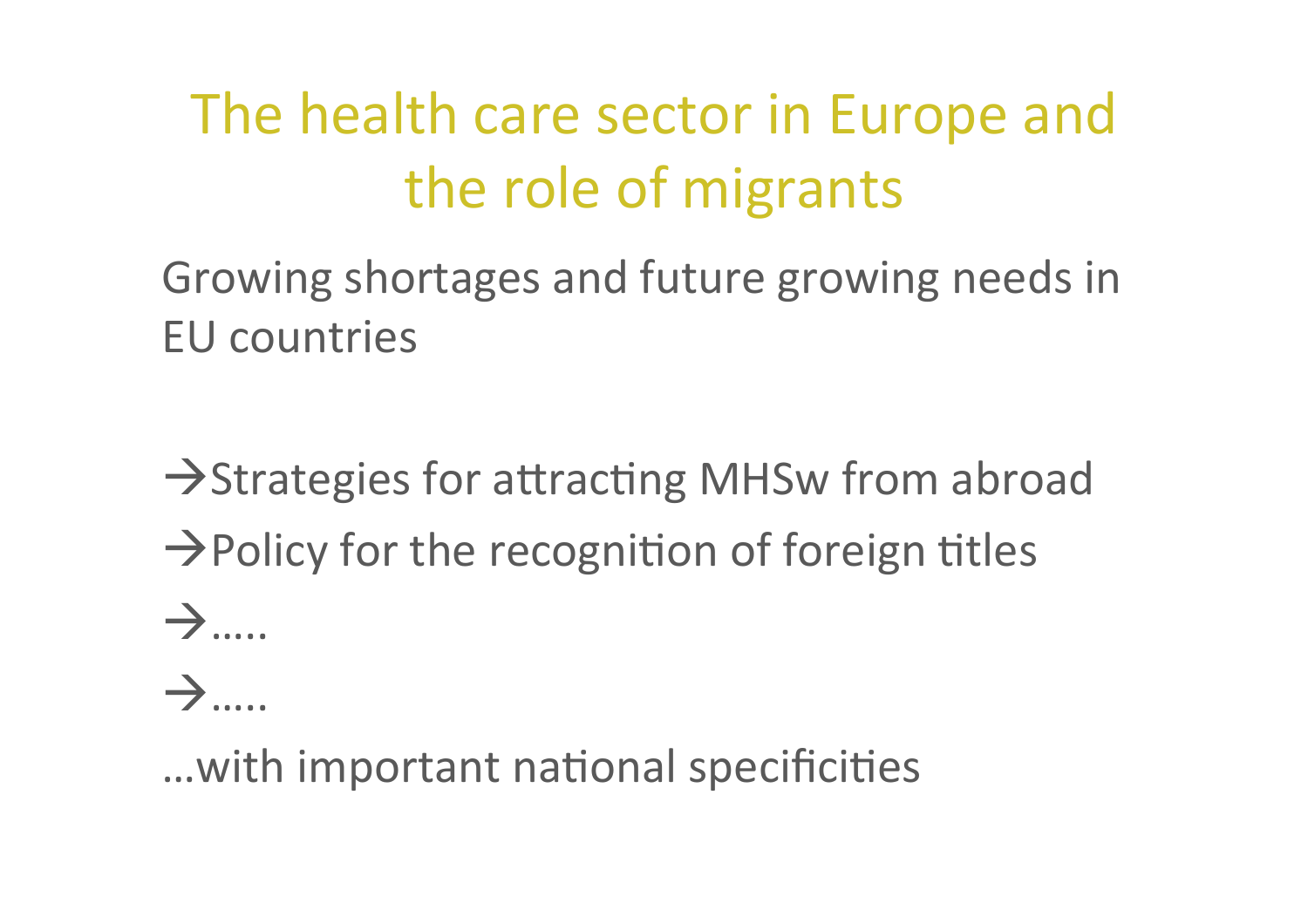| 1. Individual    | Subjective wellbeing, perception and degree of satisfaction of own integration<br>within the workplace, in terms of:<br>- valorisation of own skills<br>- perception of perceiving an adequate retribution,<br>- careers perspectives, professional development<br>- non discrimination on the base of own cultural and religious background, etc.                                                                                                                                                                                                                                                                                                                                                                                                                                                                                                                                                                                                                                                                                                                                                                                                                                               |
|------------------|--------------------------------------------------------------------------------------------------------------------------------------------------------------------------------------------------------------------------------------------------------------------------------------------------------------------------------------------------------------------------------------------------------------------------------------------------------------------------------------------------------------------------------------------------------------------------------------------------------------------------------------------------------------------------------------------------------------------------------------------------------------------------------------------------------------------------------------------------------------------------------------------------------------------------------------------------------------------------------------------------------------------------------------------------------------------------------------------------------------------------------------------------------------------------------------------------|
| 2. Relational    | <b>Vertical integration <math>\rightarrow</math></b> relationships with superior and with subordinate foreign<br>and national colleagues within the workplace<br><b>Horizontal integration <math>\rightarrow</math></b> relationships with foreign and national colleagues or<br>workers of the same occupational level within the workplace                                                                                                                                                                                                                                                                                                                                                                                                                                                                                                                                                                                                                                                                                                                                                                                                                                                     |
| 3. Structural    | At a micro level:<br>- Health structure' policies or specific measures concerning the recruitment<br>and integration of MHW (e.g. diversity management firm strategy or initiatives;<br>recruitment policies targeting personnel with migrant background, with specific<br>language and cultural requirements; etc.); explicit or implicit forms of<br>institutional discrimination at a firm level; etc.<br>- Impact of MHW on the efficiency of health structures (Does ethnic diversity in<br>an asset for the health structures? How? Does the fact of employing workers with<br>migrant background represent an advantage in the health provision to the migrant<br>component of the patients?, Does it constitute a limit or generate specific problems?<br>etc).<br>At a (local/)national level:<br>- local and national policies and measures (in)directly hindering or facilitating: a)<br>the migrant workers' access into the health sector b) and their integration in the<br>workplaces (with eventual specificities for the health sector). E.g.: recognition of the<br>educational titles; access to public employment; conditions for the practice of the<br>health professions. |
| 4. Transnational | At a micro level<br>- ties with the health workers' community in the country of origin and/or in other<br>countries; contribution to the origin country as a professional while abroad<br>- intentions to return as a health worker in the country of origin or to re-migrate<br>elsewhere.<br>At a local/national level                                                                                                                                                                                                                                                                                                                                                                                                                                                                                                                                                                                                                                                                                                                                                                                                                                                                         |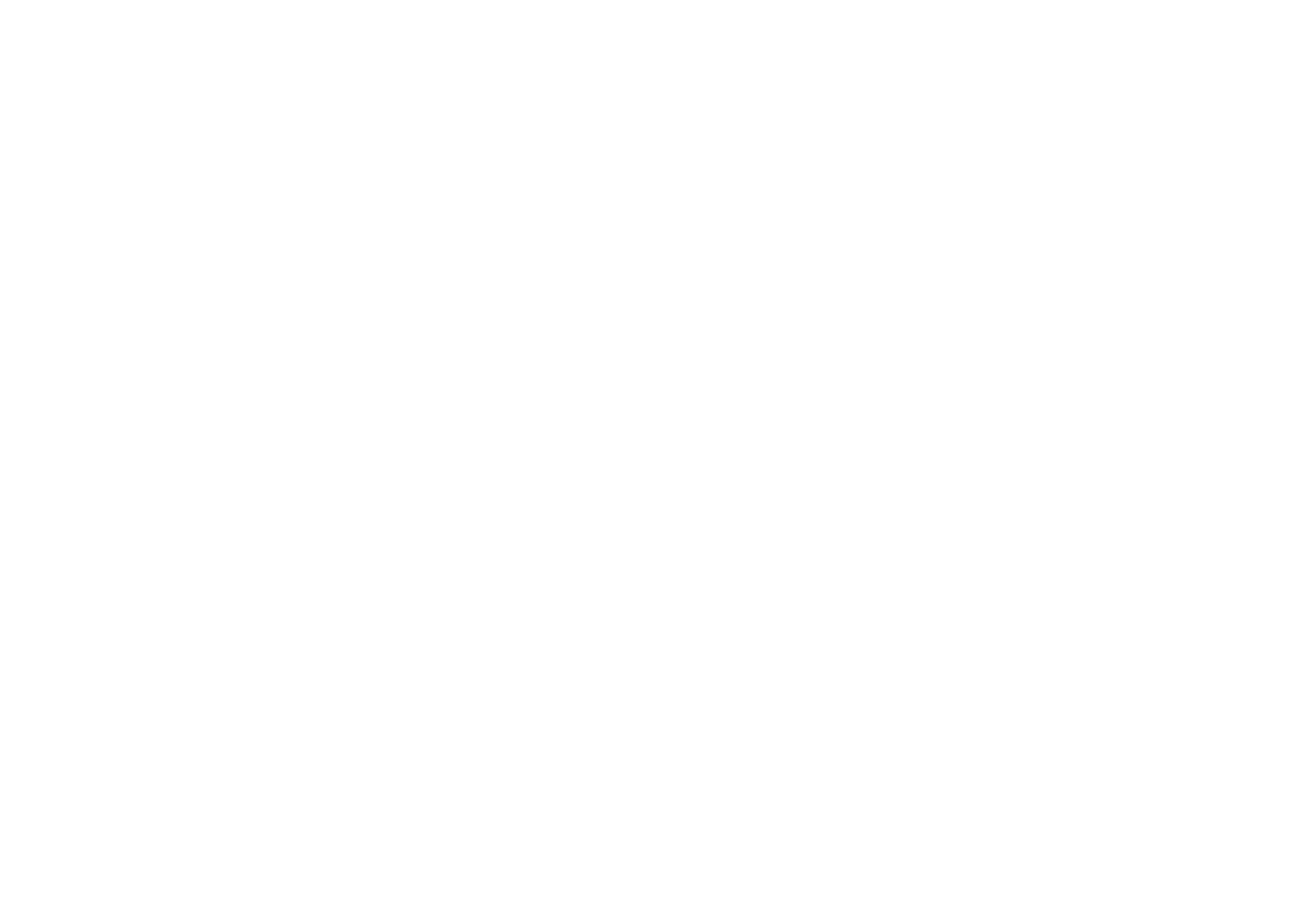## The contribution of migrants to the health sector in Europe

**Share of migrant workers on total workers in the health and non-health occupations (average 2011-2012)** 

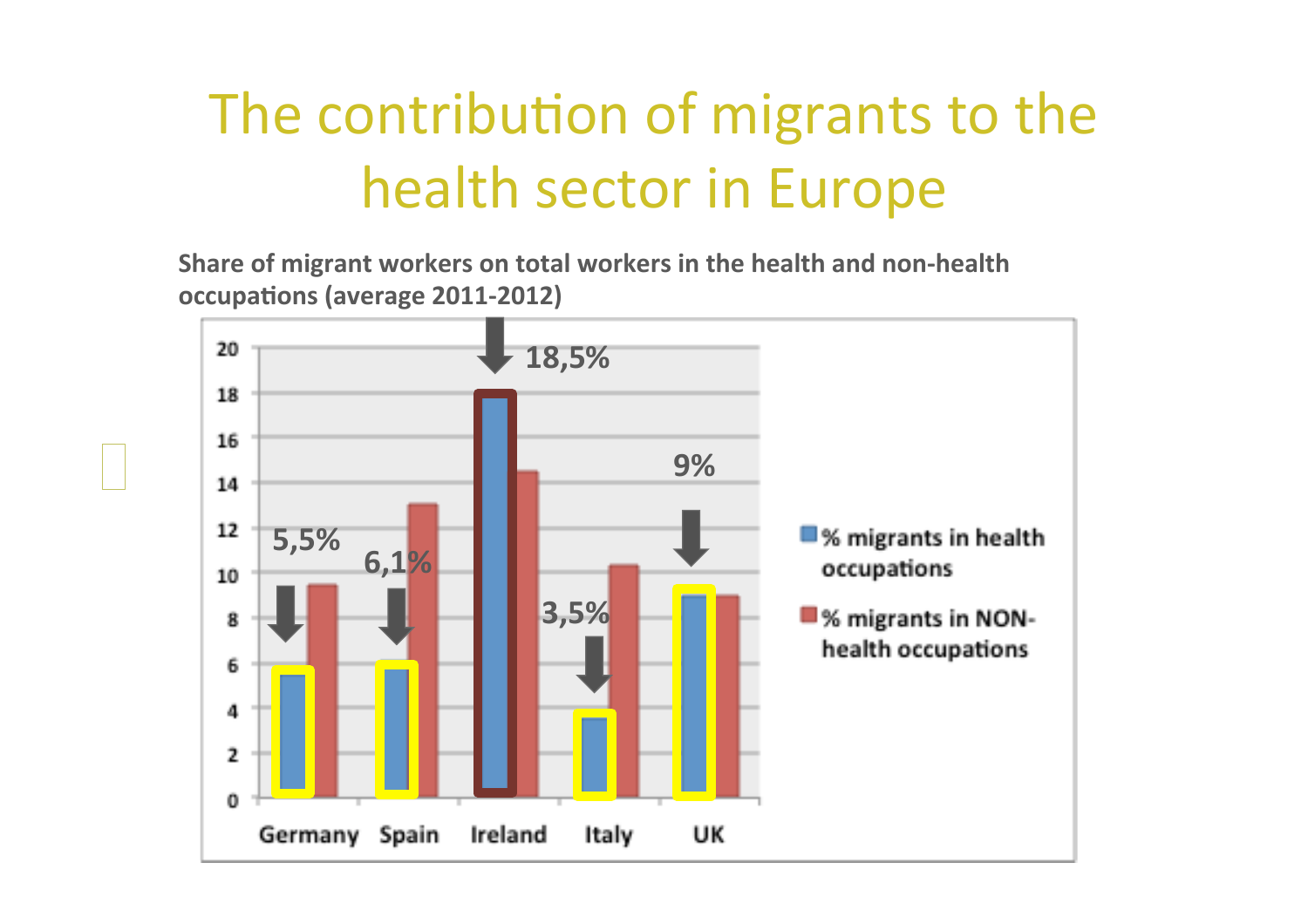## The contribution of migrants to the health sector in Europe

Figure 3. Share of migrant health workers among doctors and nurses (average 2011-2012)



Source: Our elaboration on Eurostat EU-LFS.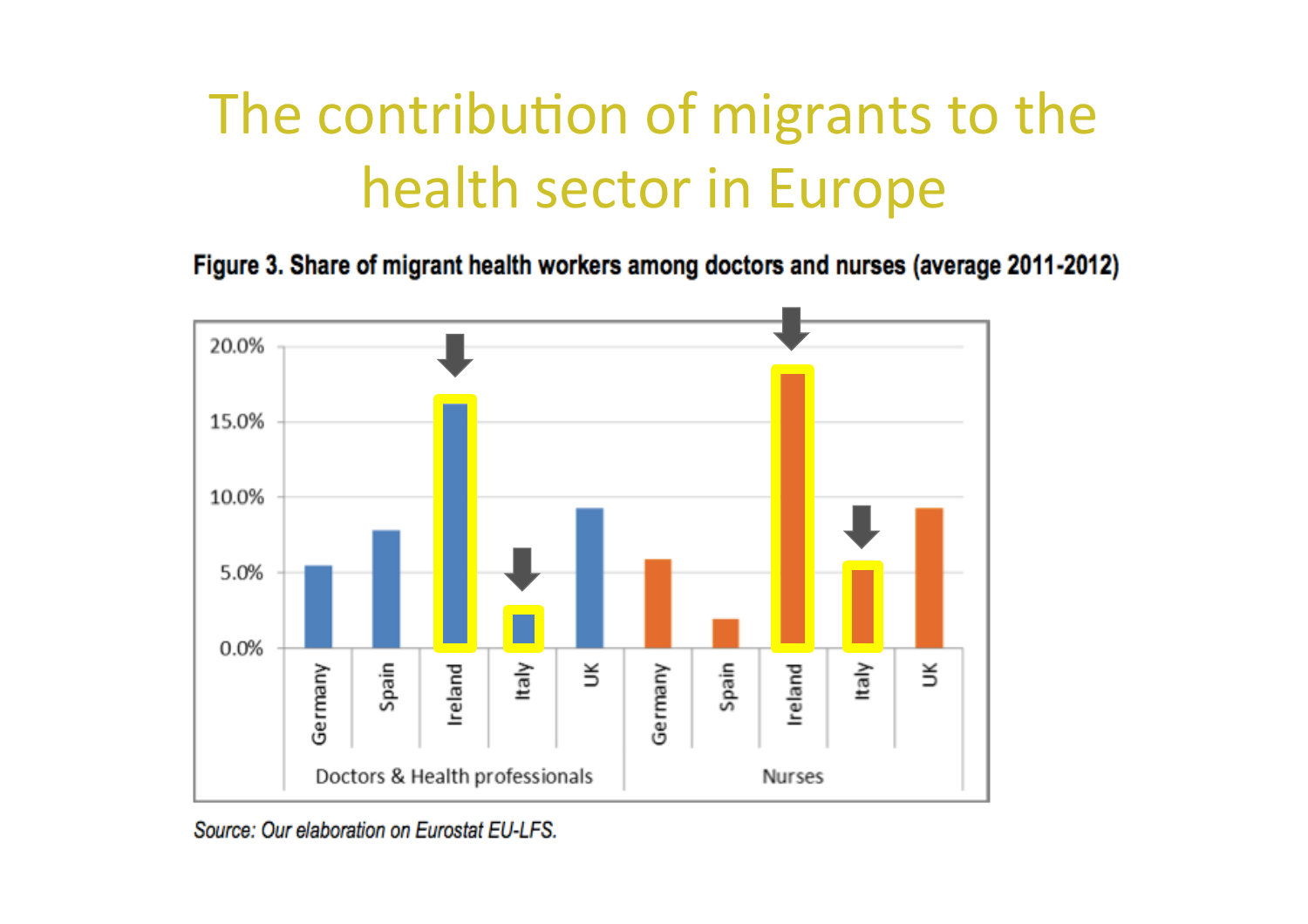#### Integration of migrant workers in the health sector

Share of non-standard work (Temporary jobs, Atypical schedules of working time and shift work) among health workers by nationality (average 2011-2012)

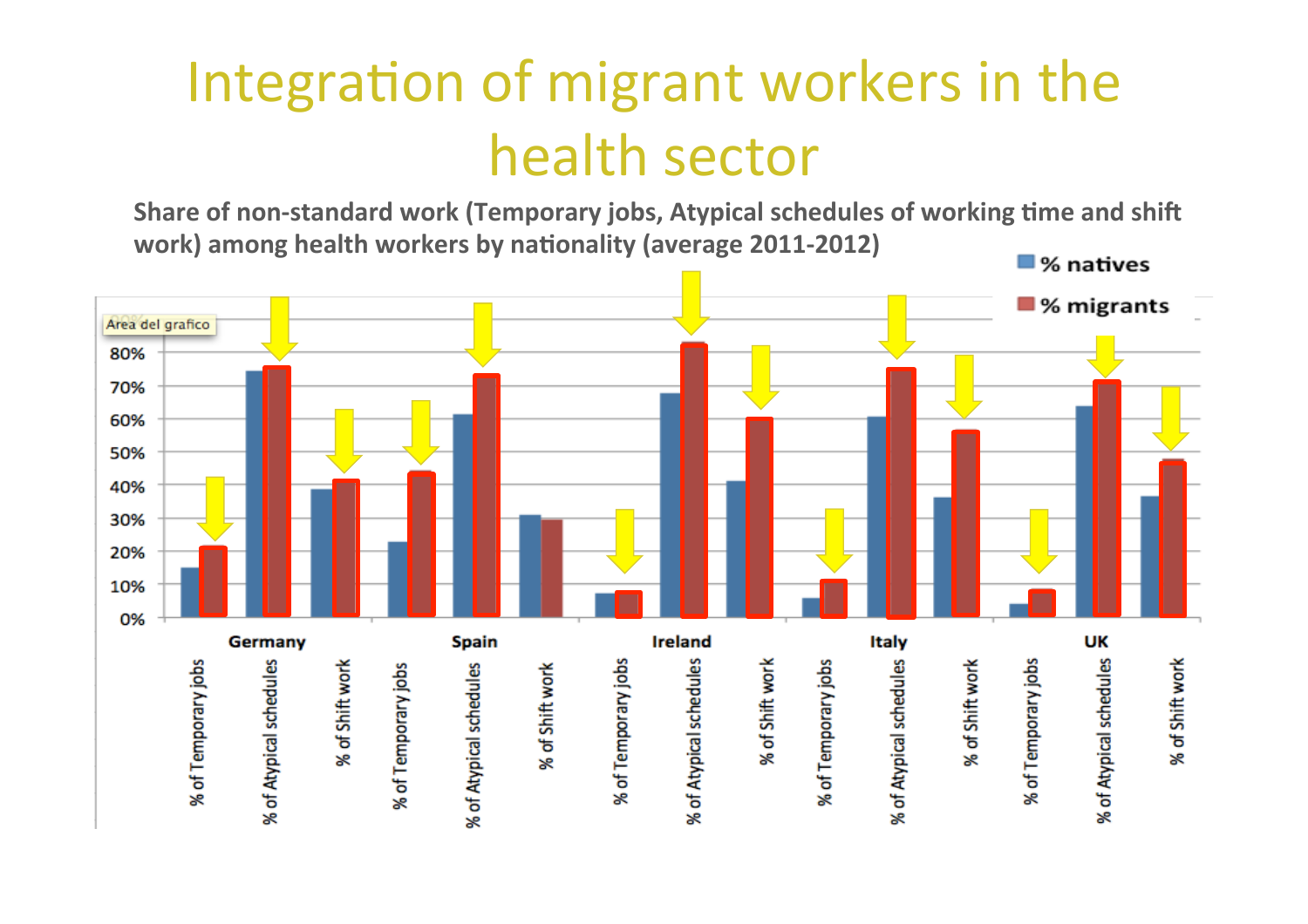### The research components

- **Research held by 5 EU cities** (Dublin, Hamburg, Oxford, Madrid, Turin):
- 1 comparative statistical report based on EU-LFS data
- 5 background reports
- qualitative research in 5 countries
- **Policy dialogue activities**
- national forum with local and national stakeholders
- EU level policy forum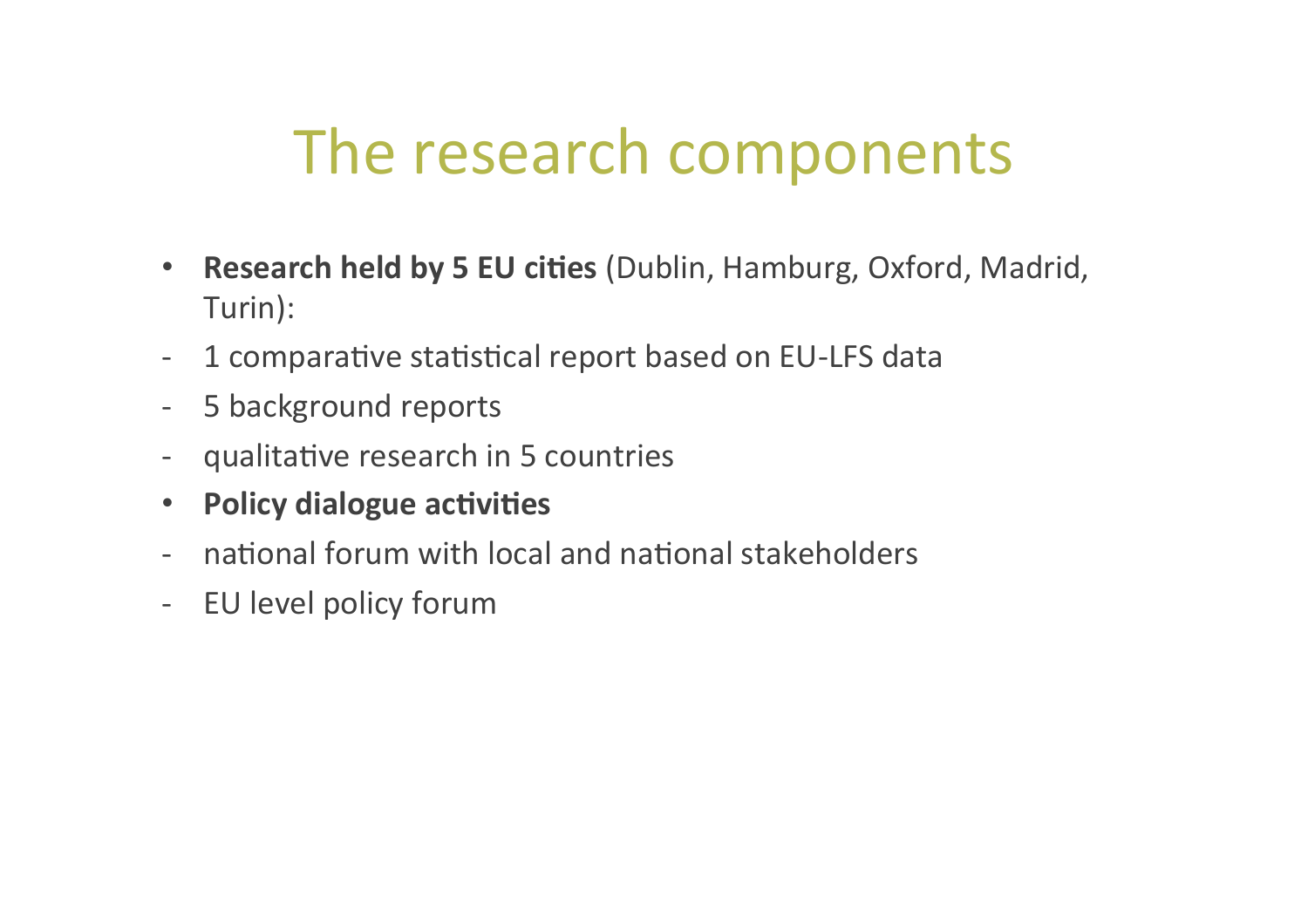#### The qualitative research

5 country case studies, based on:

1 public

+ 

1 private hospital

 $interviews$  with national  $+$ EU/non EU workers and managers

Interviews with local and national stakeholders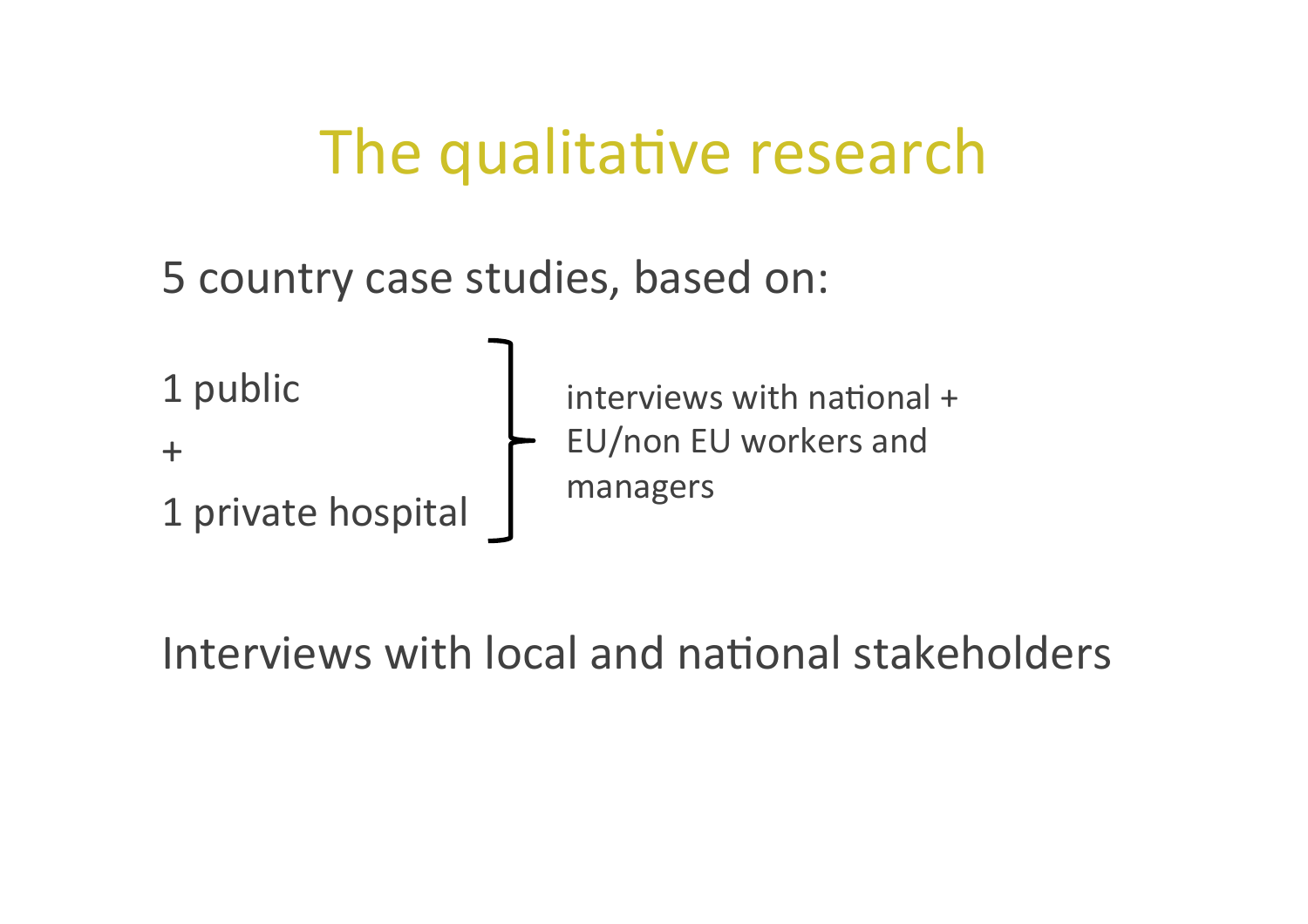## Main definitions within the project

- MHWs: health professionals + health associate professionals + health management & support personnel + personal care workers (health service providers excluded)
- Integration at a workplace level, based on 4 dimensions (Zincone, 2009): systemic; individual; relational; transnational